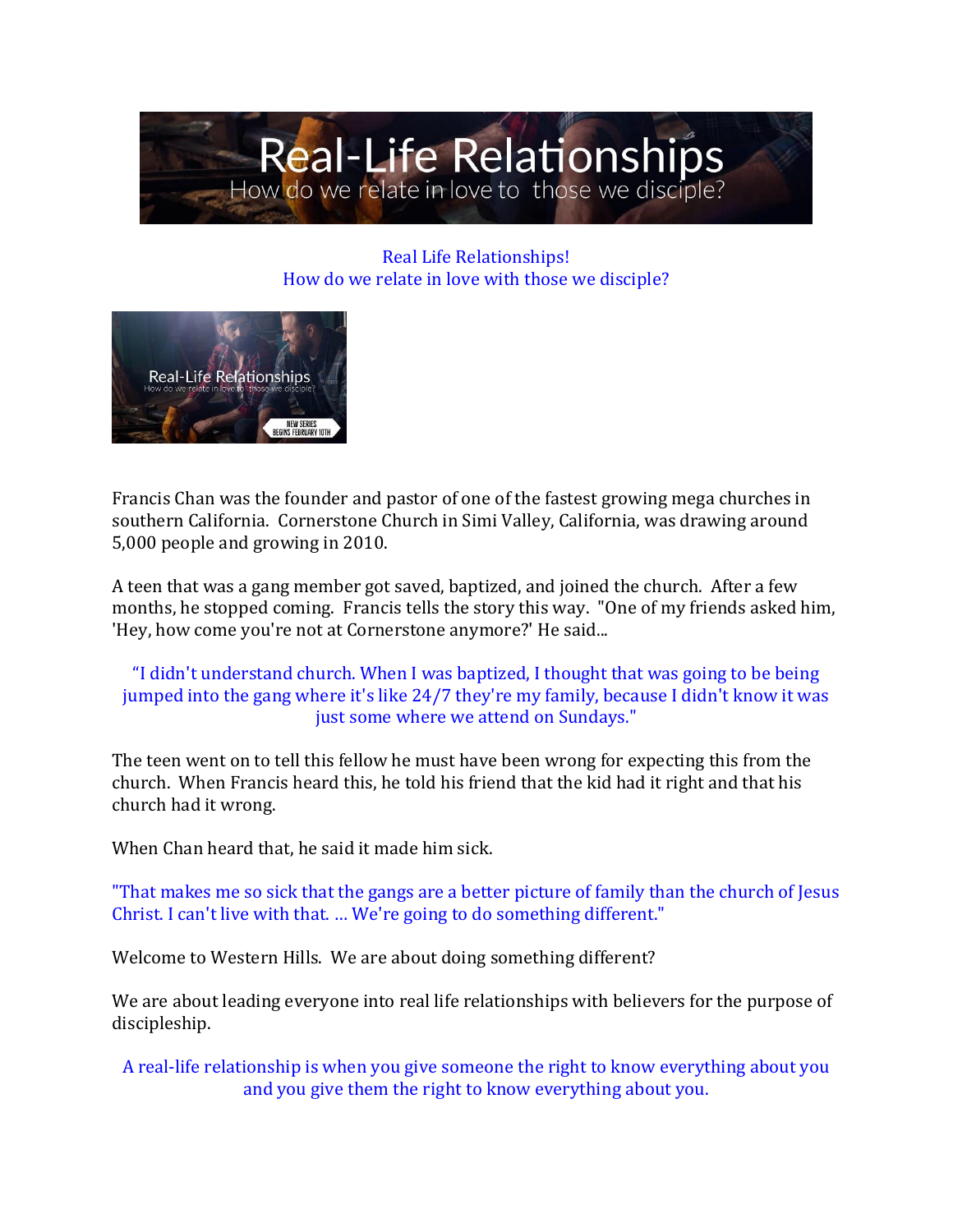

We believe Real Life Relationships are the rails that the engine of effective discipleship travels on to reach the destination of spiritual maturity.

In this series, we are learning from the life of Jesus what we need to do to form Real Life Relationships with others.

Last Sunday we learned that Jesus had a real-life relationship with God the Father and with His disciples. Jesus did His part to have this relationship by giving them the right to know everything about Him. He was transparent with them about His beliefs, His thoughts, His concerns, His feelings, and His plans.

This week I want us to see something else that Jesus did to have a real-life relationship with God the Father and with His disciples. He was intentional about getting to know them.

How did that happen?

• What did Jesus do to know God the Father?

Jesus was God so He knew the Father. To know the nature of the Father all He had to do was look at Himself.

But as a human being Jesus had to ask His father meaningful questions and listen to the Father.

Jesus said that He only did and said what He saw the Father doing and saying. (John 5:19; John 12:49)

He received that information by spending time with the Father in prayer and asking questions.

• What did Jesus do to know His disciples

Jesus knew all men and what was in their hearts. John 2:24-25 24 But Jesus did not commit Himself to them, because He knew all men, 25 and had no need that anyone should testify of man, for He knew what was in man. NKJV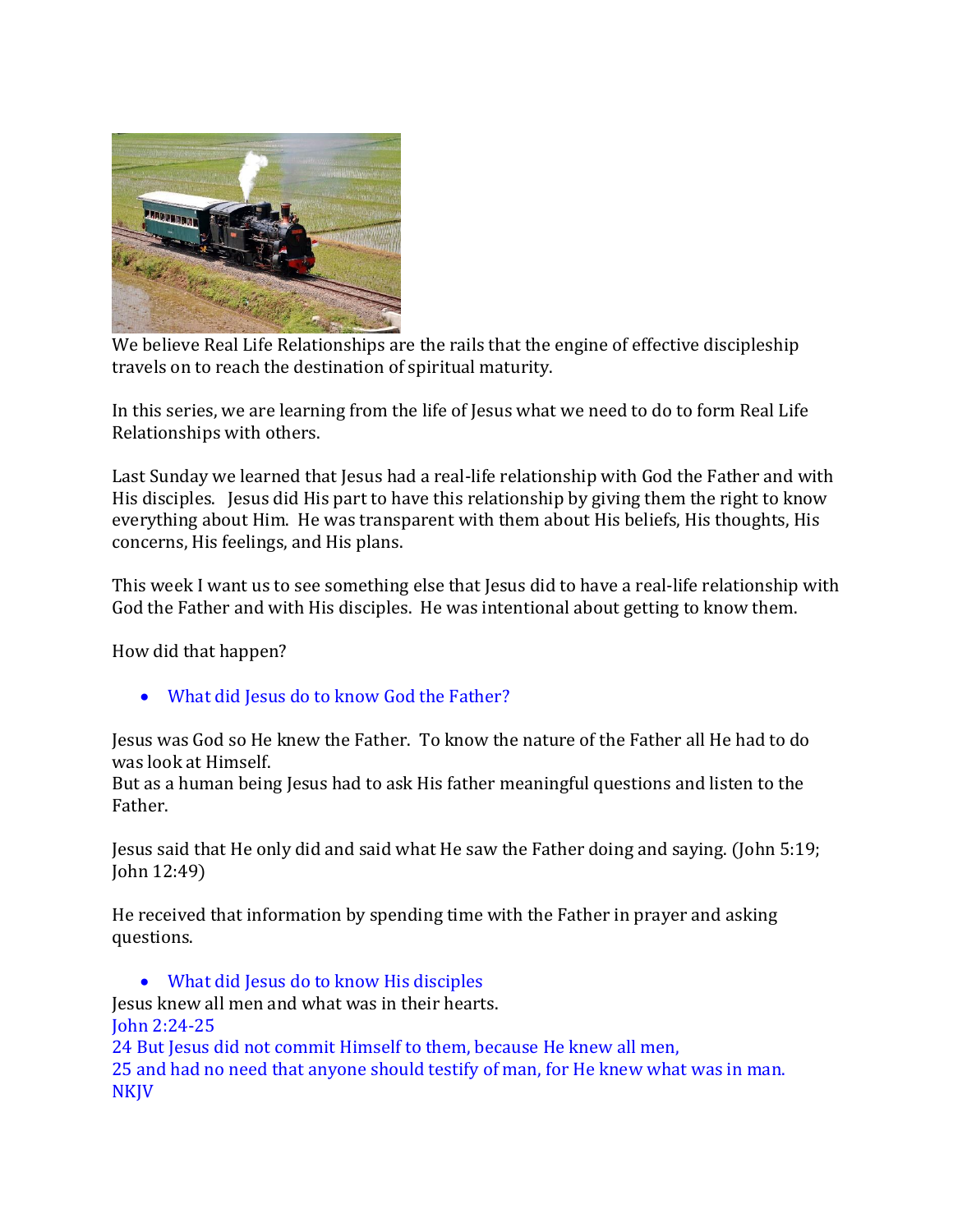Jesus was given the gifts of the Holy Spirit without any limits.

John 3:34-35

34 For He whom God has sent speaks the words of God, for God does not give the Spirit by measure.

**NKJV** 

Examples:

1. He knew what Nathaniel was thinking while he was under a fig tree.

John 1:43-48

43 The following day Jesus wanted to go to Galilee, and He found Philip and said to him, "Follow Me."

44 Now Philip was from Bethsaida, the city of Andrew and Peter.

45 Philip found Nathanael and said to him, "We have found Him of whom Moses in the law, and also the prophets, wrote — Jesus of Nazareth, the son of Joseph."

46 And Nathanael said to him, "Can anything good come out of Nazareth?" Philip said to him, "Come and see."

47 Jesus saw Nathanael coming toward Him, and said of him, "Behold, an Israelite indeed, in whom is no deceit!"

48 Nathanael said to Him, "How do You know me?" Jesus answered and said to him, "Before Philip called you, when you were under the fig tree, I saw you." NKJV

# 2. He knew when His disciples were having conflicts.

Mark 9:33-37

33 Then He came to Capernaum. And when He was in the house He asked them, "What was it you disputed among yourselves on the road?"

34 But they kept silent, for on the road they had disputed among themselves who would be the greatest.

35 And He sat down, called the twelve, and said to them, "If anyone desires to be first, he shall be last of all and servant of all."

36 Then He took a little child and set him during them. And when He had taken him in His arms, He said to them,

37 "Whoever receives one of these little children in My name receives Me; and whoever receives Me, receives not Me but Him who sent Me."

NKJV

- 3. He knew when they were having doubts.
- 4. He knew when they were afraid.
- 5. He knew Judas was going to betray Him.
- 6. He knew all His disciples were going to deny Him.

Jesus knew these things about them because He was gifted by the Holy Spirit and listened to the Holy Spirit.

Jesus would withdraw from everyone and everything to listen to the Holy Spirit. Luke 5:16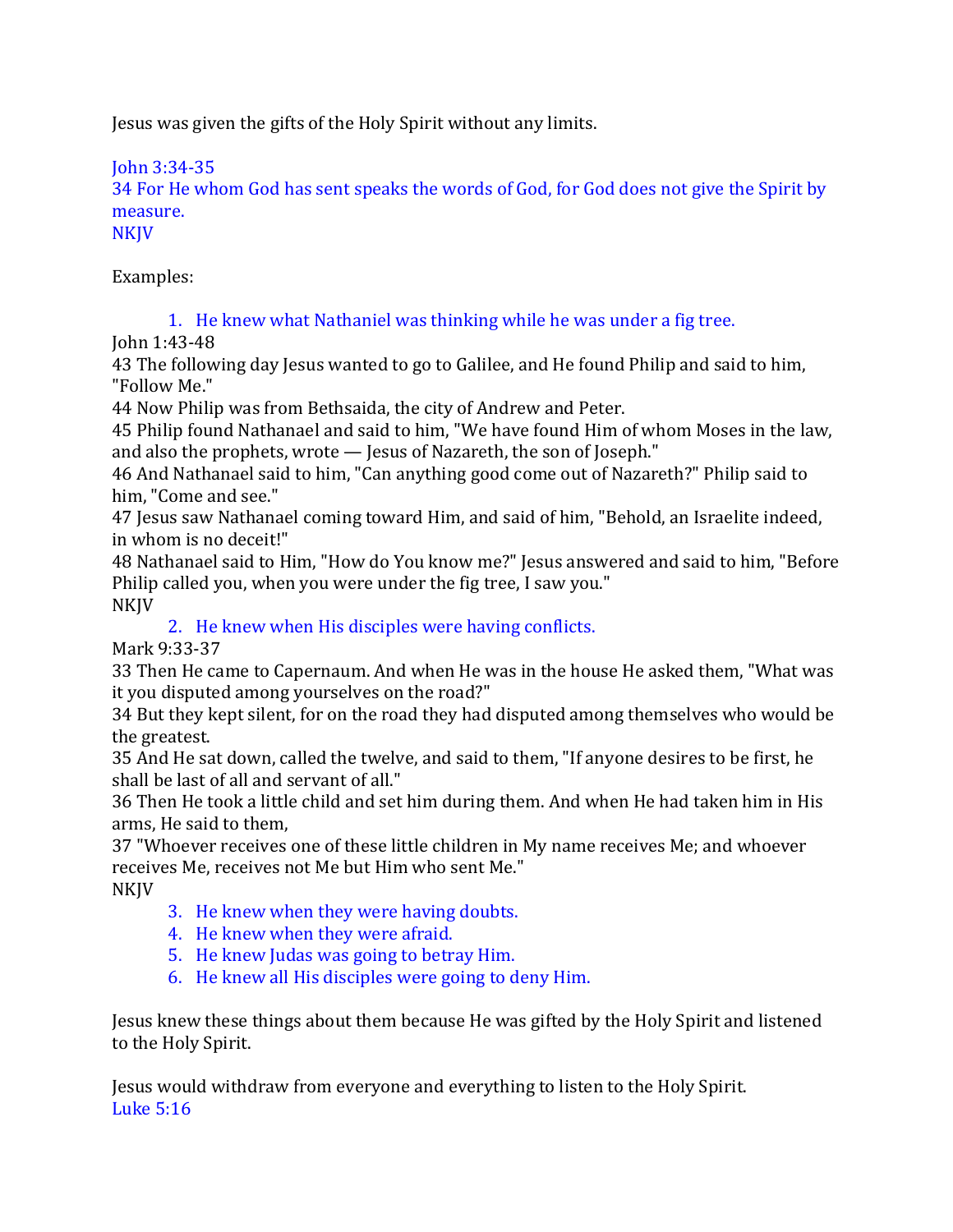16 So He Himself often withdrew into the wilderness and prayed. NKJV

It was after a time of prayer that He knew who He should choose to be His 12 disciples. Luke 6:12-13

12 Now it came to pass in those days that He went out to the mountain to pray and continued all night in prayer to God.

13 And when it was day, He called His disciples to Himself; and from them He chose twelve whom He also named apostles:

**NKJV** 

This was the beginning of a relationship with His disciples in which Jesus was always listening to the Holy Spirit in order to know and understand His disciples. As He prayed for them, He listened to the Holy Spirit to reveal things about them that He needed to know.

But Jesus also knew His disciples by the way He communicated with them.

Jesus had many discussions with His disciples while they were walking from one place to another; when He retreated with His disciples to solitary places; when He ate meals with them.

Have you ever analyzed these discussions and what Jesus did to know His disciples?

- He asked questions
- He listened

There are recorded over 300 questions in the four gospels that Jesus asked people. I have never counted them. But one bible teacher who did says there are 307.

Not all these questions were directed to His 12 disciples. But they heard all of them. They saw first hand how He relate to people.

With His disciples, many of His discussions began with a meaningful question that would reveal something to Him that was very personal about His disciples.

- Who do men say that I am?
- But who do you say that I am?
- Why are you afraid, have you no faith?
- Do you also want to leave me?
- What was it you disputed among yourselves on the road?
- Can you not tarry with me one hour?
- Shall I not drink the cup the Father has given me?
- Do you love me?

You would think if you were God, you would not need to ask anyone any questions. You would think Jesus would have done all the talking.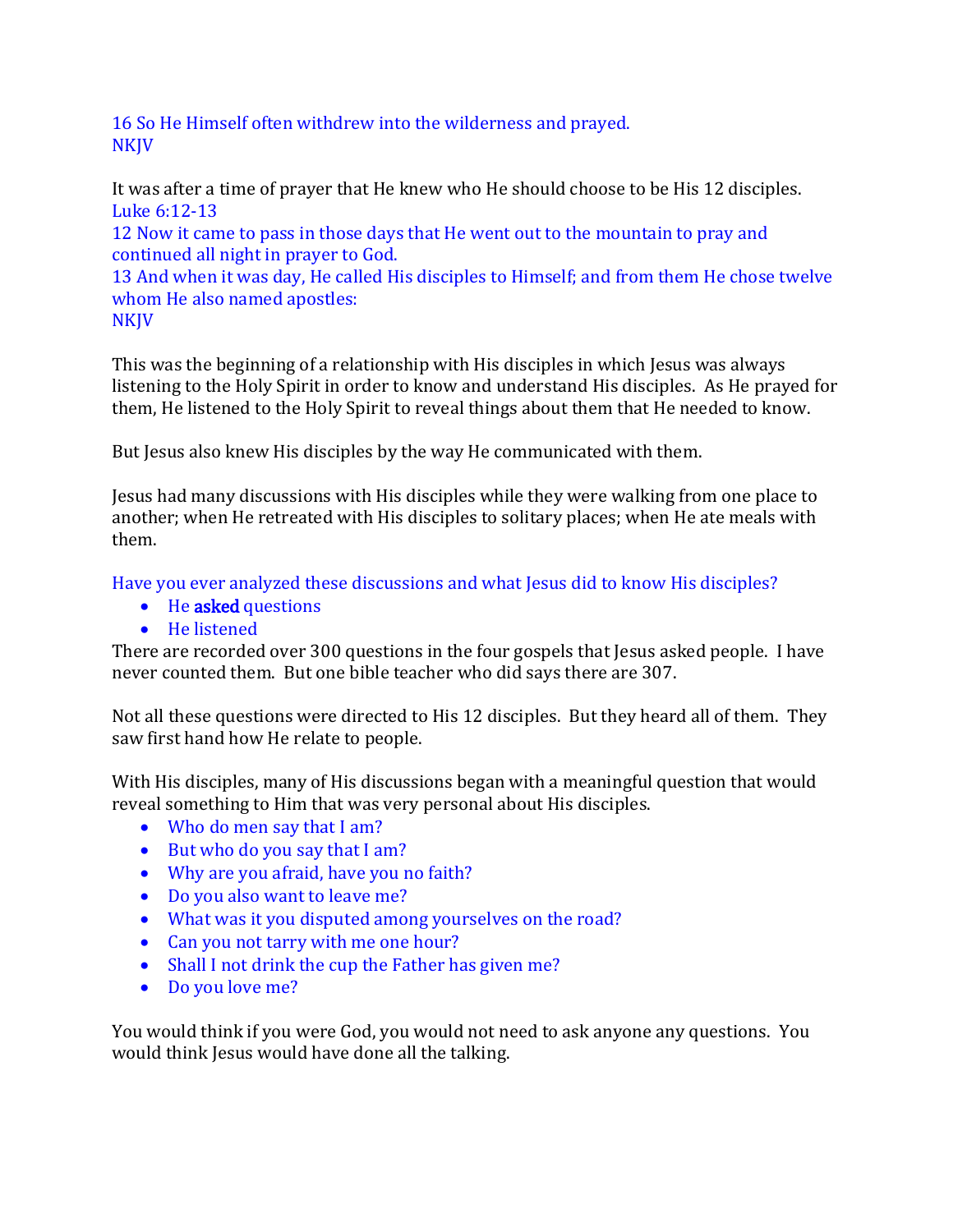But instead of doing all the talking, Jesus frequently started a discussion with His disciples by asking a meaningful question or interjecting a meaningful question during the discussion.

I believe He did this to model for them how to relate to those they would disciple. He knew they would need to ask those they discipled meaningful questions and listen if they were going to know them and have a real-life relationship with them.

When His disciples answered these questions, Jesus listened to **more** than just the words that were being said or the facts that were being shared. He listened to identify the emotions or issues that laid behind the words.

When I first saw this in Jesus it confronted two weaknesses in me that hindered me from knowing someone and having a real life relationship with them.

- I wasn't any good at asking meaningful questions.
- I wasn't a good listener.

For me, learning to ask good questions and being a good listener has been a real challenge and a slow process. Our family life and the friends we have during our childhood has a great impact on how we learn to relate to people. I came from a single parent home and the most significant person in my life was my father. When it came to ask meaningful questions and being a good listener, it was not a priority.

We would sit at the dinner table night after night in absolute silence. We could sit in the living room watching TV shows and he would never say a word. When he had me work with him on some project, he might talk about how to do the project, but he never asked personal questions about me. There was never questions like, how is your day going today; how are you feeling about your life; what do you like about that girl you are dating; what are your fears about your future; what is going on with your friends; how are you doing with your mother's death; how do you feel about our relationship; what is it like being my son?

Since he did not ask me meaningful questions, I did not feel that he really wanted to get to know me. This caused me to question His love for me. I have felt the same way in many other relationships. When people do not ask me meaningful questions, I do not feel that they really want to know me. I do not feel loved.

I was not aware that I had the same problem until I got married.

As a child, I was taught certain manners about communication. I was taught that I should not curse. When I was with adults, I should not speak until I am spoken to. I should not interrupt people, especially the elderly. I should listen with my eyes. I was taught to take good notes when an authority is teaching me something.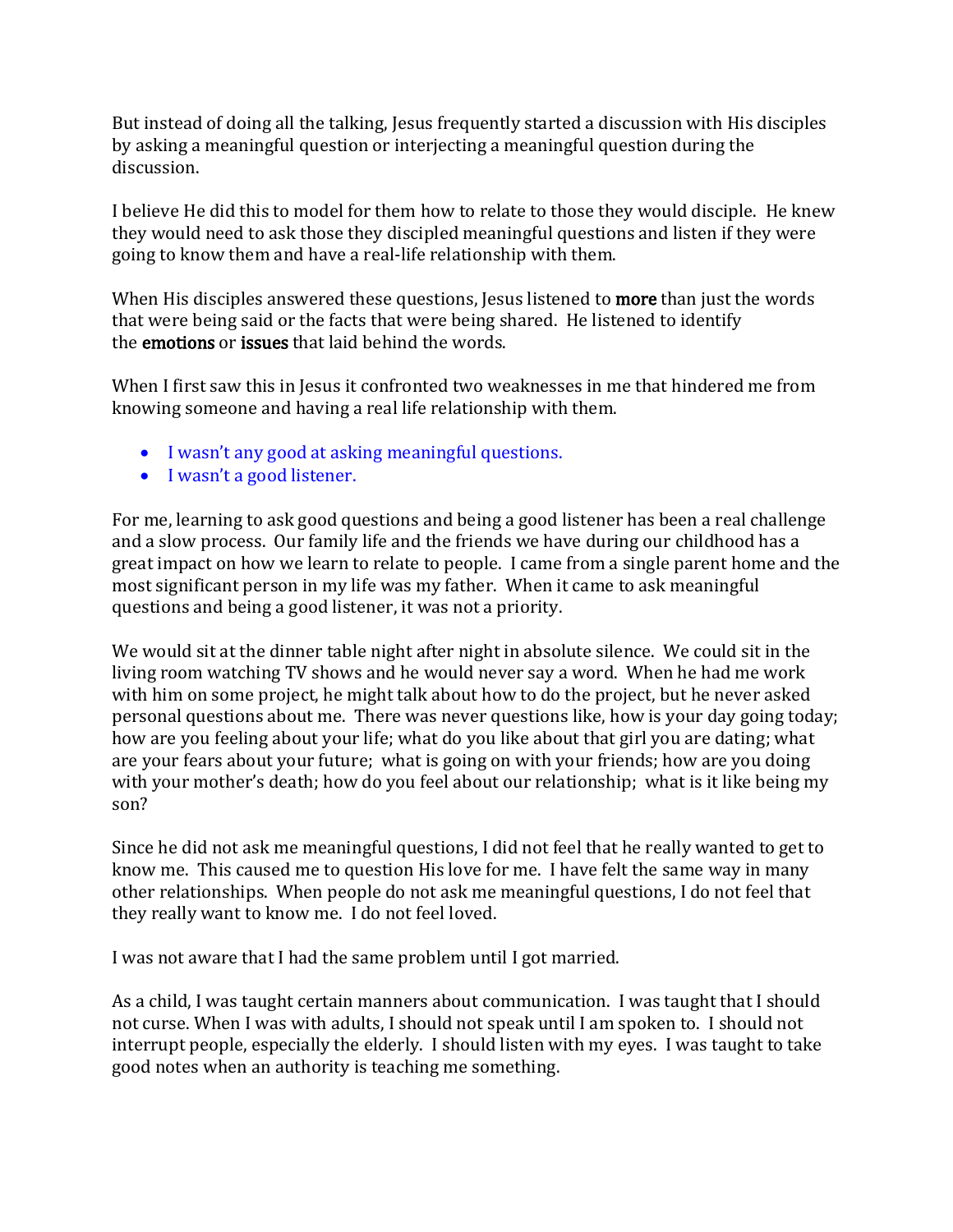These are some good rules for communication, and I could tell you that I have benefited from following these rules.

But after I became a Christian, I learned from the life of Jesus that in order to have real life relationships with people and really know them, I had to learn how to ask meaningful questions and I had to become a good listener.

When I got married at age 22, I thought I was pretty good at communication in a relationship. You can't learn much about relationships if you think you are good at it?

That false assumption did not last long after I got married. I discovered quickly that even though we were both human beings created in the image of God, there were some vast differences in the way we were made. It was like we were from two different planets. It was like I was from Mars and she was from Venus. This created a lot of serious conflict!

I loved my wife, but I did not have a clue what to do until God spoke to me from 1 Peter 3:7. 1 Peter 3:7

7 Husbands, likewise, dwell with them with understanding, giving honor to the wife, as to the weaker vessel, and as being heirs together of the grace of life, that your prayers may not be hindered.

### **NKIV**

He told me that one of my jobs as a husband was to study my wife in order to know her better.

Now I knew from my educational experience that in order to understand anything you had to ask the right questions. But I had no idea what those questions were with a woman based on where I came from. So, this began a slow process of learning meaningful questions that I could ask her and others in order to know them and understand them.

Later, because I was a Pastor, one of my jobs was knowing my sheep.

Proverbs 27:23

23 Be diligent to know the state of your flocks, and attend to your herds; **NKJV** 

In order to know them, I knew I had to study them, especially when they came to be for counsel. I began the slow process of learning meaningful questions that I could ask my people.

Here I am at age 64 and I am still learning. But here are a few meaningful questions that I have learned that I can ask anyone in order to know them at a deeper level.

- What is the most difficult challenge you are facing right now?
- How are you feeling about that challenge?
- What is your greatest fear?
- What do you want to see happen?

Besides not being good at asking meaningful questions, I was also not a good listener.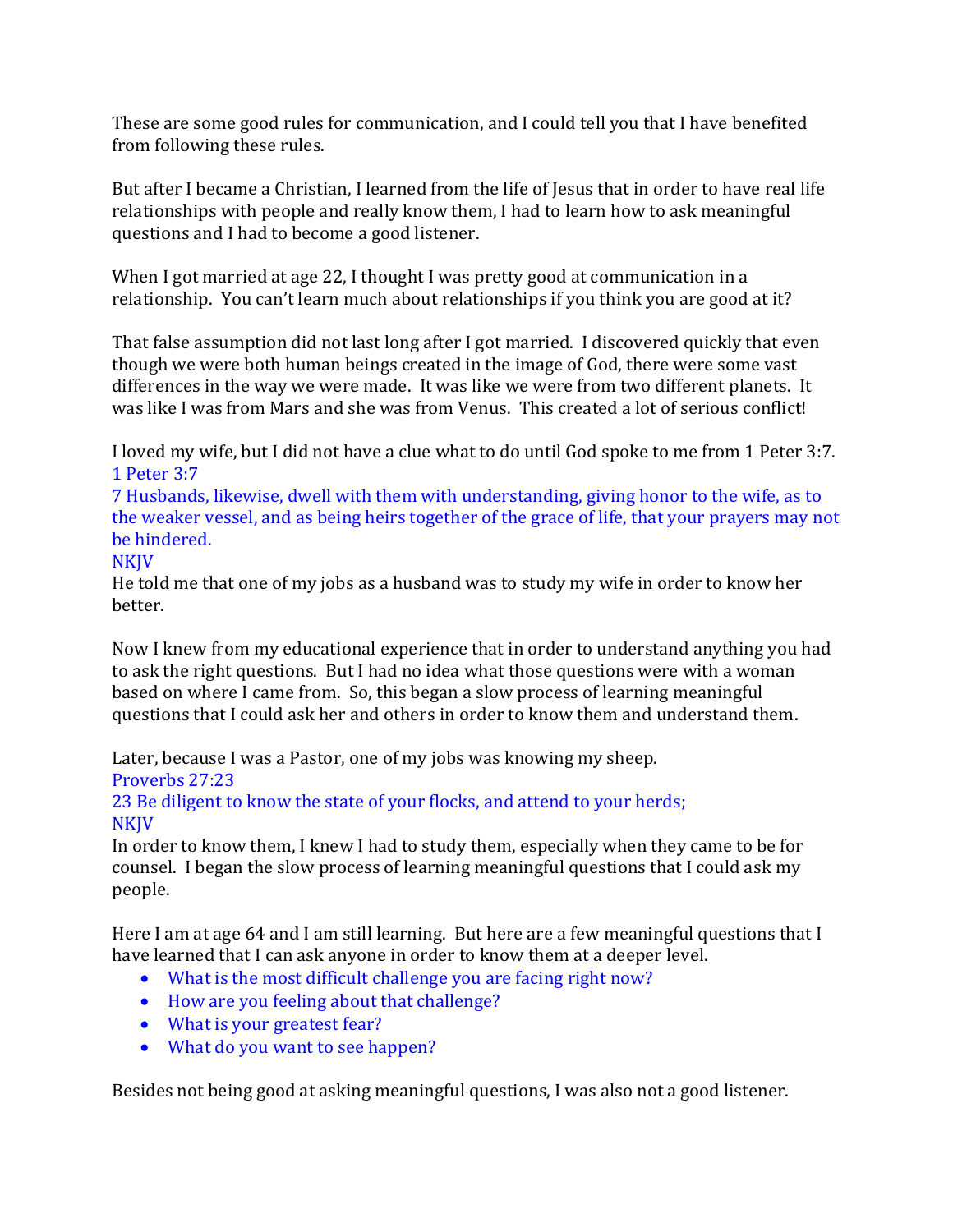Do you consider yourself to be a good listener?

When I got married, I discovered I had some listening habits that are not good habits if your aim is to know someone.

## 1. I listened without Focus

This is the kind of listening where I am *present*, and I recognize there is noise coming from someone that is directed at me, but I don't even try to hear the content. This is the kind of listening parents sometimes employ with the toddler that rattles on non-stop.

I may insert an 'uh huh' in every now and then while someone is talking, but most of my attention is focused on whatever I am doing or something else on my mind.

Obviously, this type of 'listening' is not respectful of or helpful to the person doing the talking. They don't feel loved and I am not going to know and understand them using this approach to listen.

### 2. I listened for the 'Gist'

This is often the type of listening I employ when I am in a *hurry* or I am busy doing something else. I listen just enough to get an idea of what the other person is saying, so I can determine how it impacts me and whether I need to respond. While I am doing this, I only give half of my attention to the person speaking, putting most of my focus on my own internal dialogue and how it pertains to me. The person speaking can usually tell that my attention is elsewhere, and they are often left not feeling heard. They don't feel loved and I am not going to know and understand them using this approach to listen.

### 3. I listened to Respond

This has been one of the hardest habits for me to break. I am listening but my aim is really to make myself known. I am usually just waiting for the person to pause for a moment so I can insert my argument, story, or opinion.

My response often comes out quickly and enthusiastically, showing others that I am more focused on my own agenda than I am understanding and knowing them.

I send others the message that what I have to say is more valuable than what they just said. It is usually obvious to the other person that they are not really being heard. They don't feel loved and I am not going to know and understand them using this approach to listen.

I can especially use this approach to listen when I am feeling compelled to fix someone and I just want to get my point across.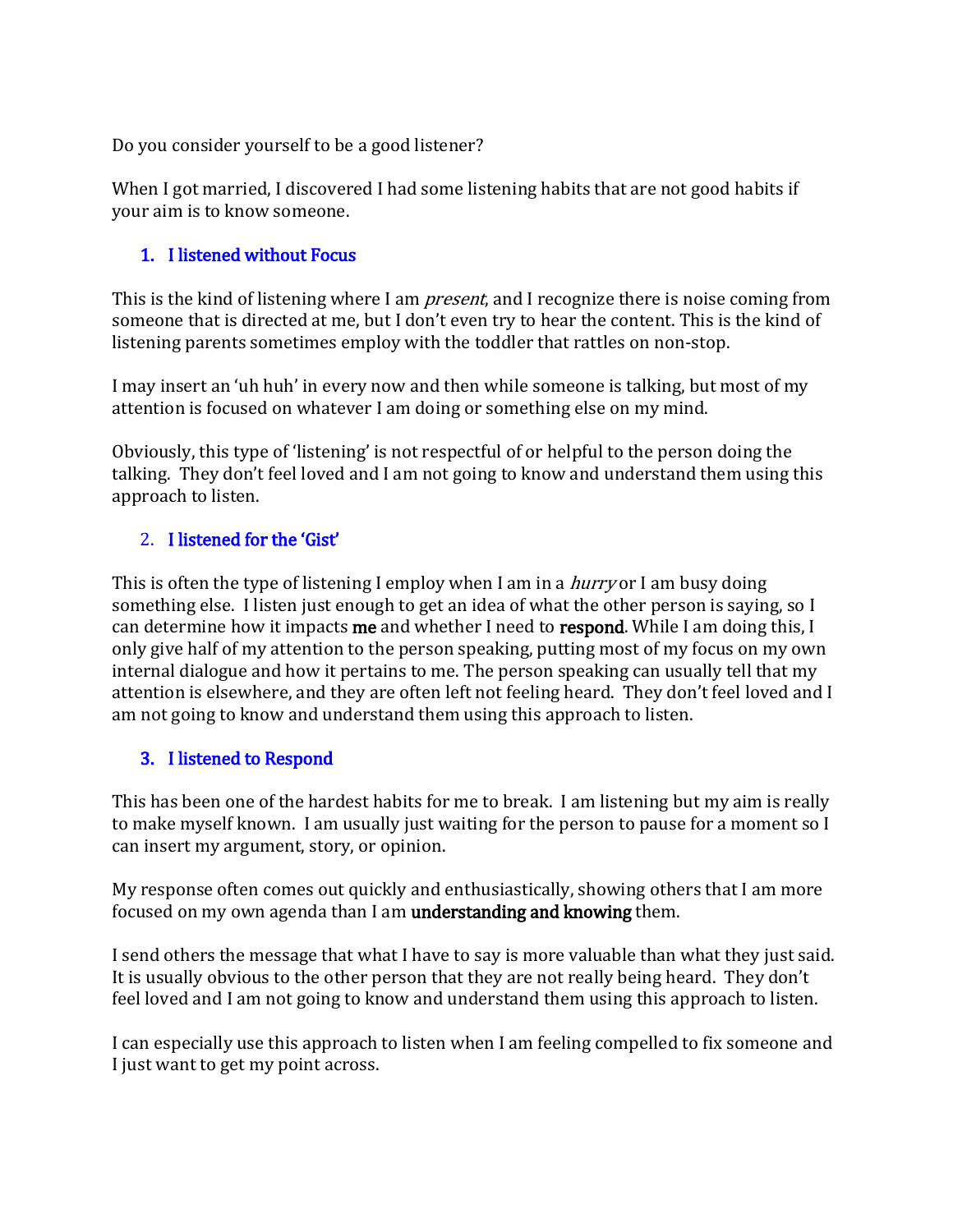Any one of these three ways of listening may be OK in certain circumstances. But if I really want to know someone, I should not use these approaches to listen. I need to be like Jesus, ask meaningful questions, and listen to hear and understand them.

In order to ask meaningful questions and become a good listener, I have got to overcome my greatest enemy!

### SELF-FOCUS!!!

### Philippians 2:3-5

3 Do nothing from selfishness or empty conceit, but with humility of mind regard one another as more important than yourselves;

4 do not merely look out for your own personal interests, but also for the interests of others.

5 Have this attitude in yourselves which was also in Christ Jesus, **NASU** 

For Jesus, it was a greater priority to know others than it was for them to know Him. He always thought of others before He thought of Himself. He always made serving others more important than serving Himself. He always made knowing others the priority in any relationship.

We are all broken by sin, so we must overcome being self-focused in relationships in order to know others.

What are some obvious signs that I am being self-focused?

- I don't ask meaningful questions that would help me know people and understand them
- I am not a good listener
- When I start a conversation, I talk first about what I need
- I interrupt what people are saying so I can talk
- I interrupt people when they are having a conversation with someone else
- I tell people the same thing over and over
- I pre-judge people
- I share those judgments with others
- I get annoyed with people when I do not feel they are listening to me
- I don't stop what I am doing to listen and understand people
- I allow other people to interrupt a conversation because the other person is more important to me.
- When I feel I am being personally attacked, I focus on how I am offended rather than focusing on the needs of the person that offended me.
- I isolate myself from people

I have got good news and bad news about these bad habits. The bad news is that there is not a quick fix to these bad habits.